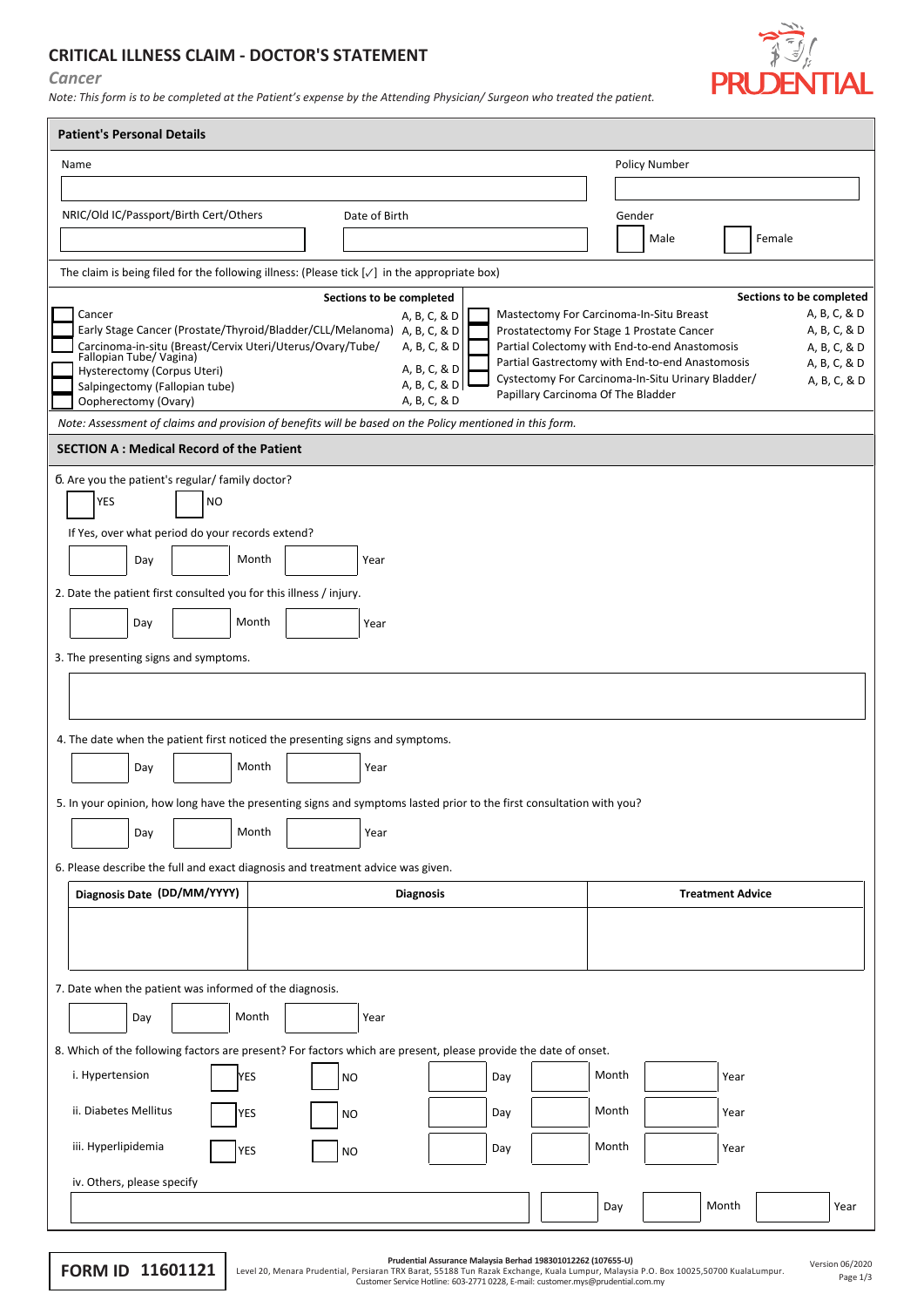| " Cancer/ Early Stage Cancer / Carcinoma-In-Situ<br><b>SECTION B</b><br><b>- Hysterectomy (Corpus Uteri)</b><br><b>Examplement State Setuple Setuple 1</b><br><b>• Oopherectomy (Ovary)</b><br><b>• Partial Colectomy with End-to-end Anastomosis</b> |                                                                                                                                     |            |      |            |  |            | " Mastectomy For Carcinoma-In-Situ Breast<br><b>• Prostatectomy For Stage 1 Prostate Cancer</b><br>" Cystectomy For Carcinoma-In-Situ Urinary Bladder/<br>Papillary Carcinoma Of The Bladder<br><b>• Partial Gastrectomy with End-to-end Anastomosis</b> |  |  |  |
|-------------------------------------------------------------------------------------------------------------------------------------------------------------------------------------------------------------------------------------------------------|-------------------------------------------------------------------------------------------------------------------------------------|------------|------|------------|--|------------|----------------------------------------------------------------------------------------------------------------------------------------------------------------------------------------------------------------------------------------------------------|--|--|--|
| <b>YES</b>                                                                                                                                                                                                                                            | 1. Was biopsy done? If Yes, please attach histopathology report.<br>NO<br>If No, please provide the reason of biopsy not performed. |            |      |            |  |            |                                                                                                                                                                                                                                                          |  |  |  |
|                                                                                                                                                                                                                                                       |                                                                                                                                     |            |      |            |  |            |                                                                                                                                                                                                                                                          |  |  |  |
|                                                                                                                                                                                                                                                       | 2. Was imaging done?                                                                                                                |            |      |            |  |            |                                                                                                                                                                                                                                                          |  |  |  |
| YES                                                                                                                                                                                                                                                   | <b>NO</b><br>If Yes, please provide the details & attach all imaging reports.                                                       |            |      |            |  |            |                                                                                                                                                                                                                                                          |  |  |  |
|                                                                                                                                                                                                                                                       |                                                                                                                                     |            |      |            |  |            |                                                                                                                                                                                                                                                          |  |  |  |
|                                                                                                                                                                                                                                                       |                                                                                                                                     |            |      |            |  |            |                                                                                                                                                                                                                                                          |  |  |  |
| 3. For Female Cancer only.                                                                                                                                                                                                                            |                                                                                                                                     |            |      |            |  |            |                                                                                                                                                                                                                                                          |  |  |  |
| <b>YES</b>                                                                                                                                                                                                                                            | a. Has the patient undergone PAP smear?<br><b>NO</b>                                                                                |            |      |            |  |            |                                                                                                                                                                                                                                                          |  |  |  |
|                                                                                                                                                                                                                                                       | If Yes, please provide date of the latest smear done.                                                                               |            |      |            |  |            |                                                                                                                                                                                                                                                          |  |  |  |
|                                                                                                                                                                                                                                                       | Month<br>Day                                                                                                                        |            | Year |            |  |            |                                                                                                                                                                                                                                                          |  |  |  |
|                                                                                                                                                                                                                                                       | b. Did the patient's earlier smear show abnormal results?                                                                           |            |      |            |  |            |                                                                                                                                                                                                                                                          |  |  |  |
| <b>YES</b>                                                                                                                                                                                                                                            | <b>NO</b>                                                                                                                           |            |      |            |  |            |                                                                                                                                                                                                                                                          |  |  |  |
|                                                                                                                                                                                                                                                       | If Yes, please provide the details on the following.                                                                                |            |      |            |  |            |                                                                                                                                                                                                                                                          |  |  |  |
|                                                                                                                                                                                                                                                       | Date (DD/MM/YYYY)                                                                                                                   |            |      |            |  |            | <b>Smear Test Result</b>                                                                                                                                                                                                                                 |  |  |  |
|                                                                                                                                                                                                                                                       |                                                                                                                                     |            |      |            |  |            |                                                                                                                                                                                                                                                          |  |  |  |
|                                                                                                                                                                                                                                                       |                                                                                                                                     |            |      |            |  |            |                                                                                                                                                                                                                                                          |  |  |  |
|                                                                                                                                                                                                                                                       | 4. The applicable staging system of the tumour (E.g. TNM, FIGO, AJCC, Ann Arbor's, Duke's etc).                                     |            |      |            |  |            |                                                                                                                                                                                                                                                          |  |  |  |
|                                                                                                                                                                                                                                                       |                                                                                                                                     |            |      |            |  |            |                                                                                                                                                                                                                                                          |  |  |  |
|                                                                                                                                                                                                                                                       |                                                                                                                                     |            |      |            |  |            |                                                                                                                                                                                                                                                          |  |  |  |
|                                                                                                                                                                                                                                                       | 5. It is classified as: (Please tick $[\checkmark]$ in the appropriate box)                                                         |            |      |            |  |            |                                                                                                                                                                                                                                                          |  |  |  |
|                                                                                                                                                                                                                                                       | Pre-Malignant<br>Non-Invasive                                                                                                       |            |      |            |  |            | Having Borderline Malignancy<br><b>Having Malignant Potential</b>                                                                                                                                                                                        |  |  |  |
|                                                                                                                                                                                                                                                       | Carcinoma-In-Situ                                                                                                                   |            |      |            |  | Malignancy |                                                                                                                                                                                                                                                          |  |  |  |
| 6. Please confirm on the following. If Yes, please provide the details.                                                                                                                                                                               |                                                                                                                                     |            |      |            |  |            |                                                                                                                                                                                                                                                          |  |  |  |
|                                                                                                                                                                                                                                                       | a. Was the cancer completely localized?                                                                                             | <b>YES</b> |      | NO         |  |            |                                                                                                                                                                                                                                                          |  |  |  |
|                                                                                                                                                                                                                                                       | b. Was there invasion of tissues?                                                                                                   | YES        |      | NO.        |  |            |                                                                                                                                                                                                                                                          |  |  |  |
|                                                                                                                                                                                                                                                       | c. Were regional lymph nodes involved?                                                                                              | YES        |      | NO         |  |            |                                                                                                                                                                                                                                                          |  |  |  |
|                                                                                                                                                                                                                                                       | d. Was there distant metastasis?                                                                                                    | YES        |      | NO         |  |            |                                                                                                                                                                                                                                                          |  |  |  |
|                                                                                                                                                                                                                                                       | 7. Is the diagnosis falling within any of the following condition(s)?                                                               |            |      |            |  |            |                                                                                                                                                                                                                                                          |  |  |  |
| <b>YES</b><br><b>NO</b><br>a. T1N0M0 Urinary Bladder Cancer<br>If Yes, please provide the details.                                                                                                                                                    |                                                                                                                                     |            |      |            |  |            |                                                                                                                                                                                                                                                          |  |  |  |
|                                                                                                                                                                                                                                                       | b. Papillary Carcinoma of bladder                                                                                                   |            |      | YES        |  | <b>NO</b>  | (E.g. Type of Tumour, RAI staging, Breslow classification, etc.)                                                                                                                                                                                         |  |  |  |
| c. Malignant Melanoma                                                                                                                                                                                                                                 |                                                                                                                                     |            |      | YES        |  | <b>NO</b>  |                                                                                                                                                                                                                                                          |  |  |  |
| d. Skin Cancer                                                                                                                                                                                                                                        |                                                                                                                                     |            |      | YES        |  | <b>NO</b>  |                                                                                                                                                                                                                                                          |  |  |  |
| e. Stage 1 Hodgkin's Disease                                                                                                                                                                                                                          |                                                                                                                                     |            |      | YES        |  | <b>NO</b>  |                                                                                                                                                                                                                                                          |  |  |  |
| f. Tumours manifesting as complications of AIDS                                                                                                                                                                                                       |                                                                                                                                     |            |      | <b>YES</b> |  | <b>NO</b>  |                                                                                                                                                                                                                                                          |  |  |  |
| g. Stage 1 Prostate Cancer                                                                                                                                                                                                                            |                                                                                                                                     |            |      | YES        |  | <b>NO</b>  |                                                                                                                                                                                                                                                          |  |  |  |
| h. T1N0M0 Thyroid Cancer                                                                                                                                                                                                                              |                                                                                                                                     |            |      | YES        |  | NO         |                                                                                                                                                                                                                                                          |  |  |  |
| i. Chronic Lymphocytic Leukemia less then RAI stage 3                                                                                                                                                                                                 |                                                                                                                                     | YES        |      | <b>NO</b>  |  |            |                                                                                                                                                                                                                                                          |  |  |  |

|  | <b>FORM ID 11601121</b> |
|--|-------------------------|
|  |                         |

Page 2/3 Pru**dential Assurance Malaysia Berhad 198301012262 (107655-U)**<br>Level 20, Menara Prudential, Persiaran TRX Barat, 55188 Tun Razak Exchange, Kuala Lumpur, Malaysia P.O. Box 10025,50700 KualaLumpur.